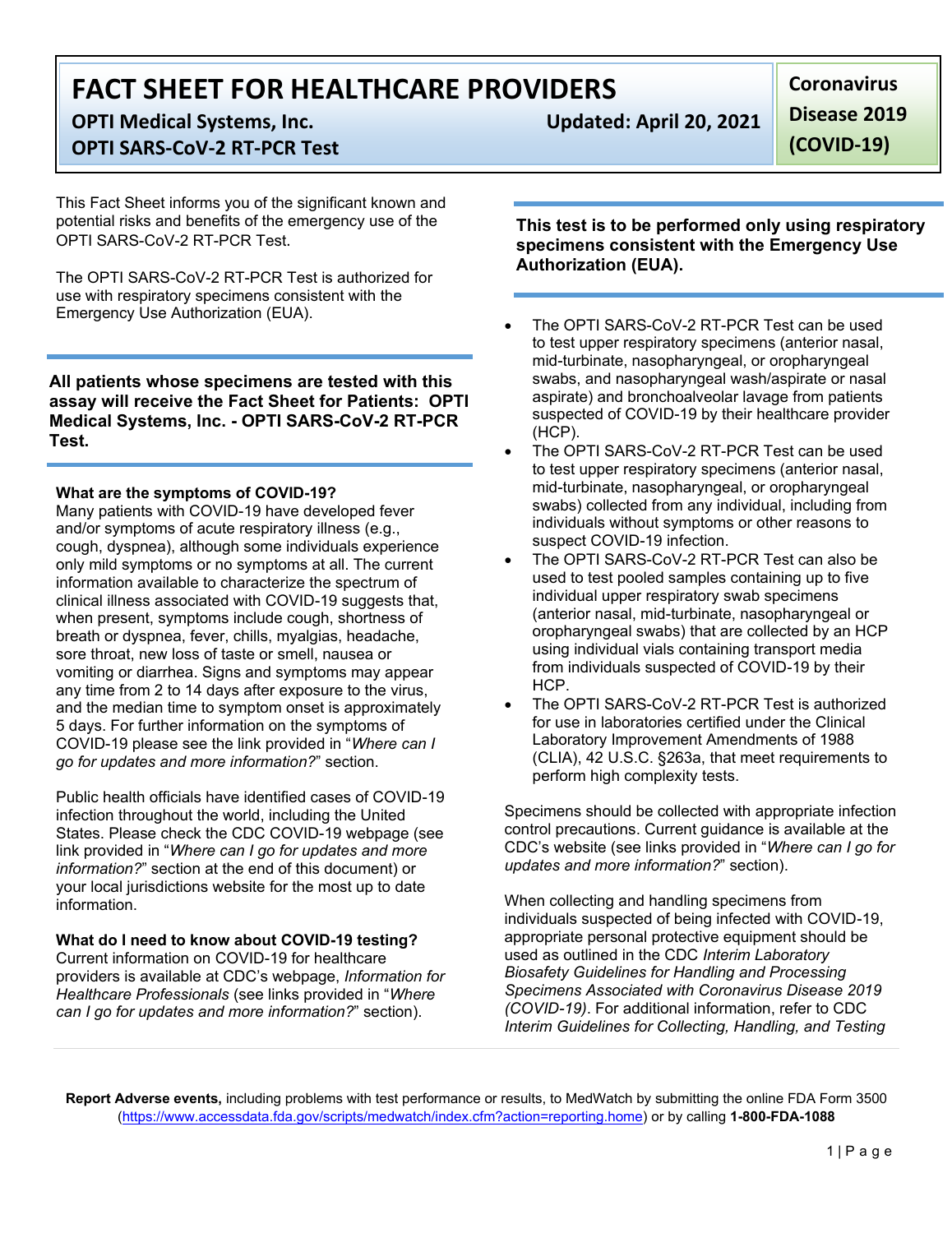# **FACT SHEET FOR HEALTHCARE PROVIDERS**

## **OPTI Medical Systems, Inc. Updated: April 20, 2021 OPTI SARS-CoV-2 RT-PCR Test**

*Clinical Specimens from Persons Under Investigation (PUIs) for Coronavirus Disease 2019 (COVID-19) (*see links provided in "*Where can I go for updates and more information?*" section).

#### **What does it mean if the specimen tests positive for the virus that causes COVID-19?**

A positive test result for COVID-19 indicates that RNA from SARS-CoV-2 was detected, and therefore the patient is infected with the virus and presumed to be contagious. Laboratory test results should always be considered in the context of clinical observations and epidemiological data (such as local prevalence rates and current outbreak/epicenter locations) in making a final diagnosis and patient management decisions. Patient management should be made by a healthcare provider and follow current CDC guidelines.

The OPTI SARS-CoV-2 RT-PCR Test has been designed to minimize the likelihood of false positive test results. However, it is still possible that this test can give a false positive result, even when used in locations where the prevalence is below 5%. In the event of a false positive result, risks to patients could include the following: a recommendation for isolation of the patient, monitoring of household or other close contacts for symptoms, patient isolation that might limit contact with family or friends and may increase contact with other potentially COVID-19 patients, limits in the ability to work, delayed diagnosis and treatment for the true infection causing the symptoms, unnecessary prescription of a treatment or therapy, or other unintended adverse effects.

All laboratories using this test must follow the standard testing and reporting guidelines according to their appropriate public health authorities.

#### **What does it mean if the specimen tests negative for the virus that causes COVID-19?**

A negative test result for this test means that SARS-CoV-2 RNA was not present in the specimen above the limit of detection. However, a negative result does not rule out COVID-19 and should not be used as the sole basis for treatment or patient management decisions. It is possible to test a person too early or too late during

**Coronavirus Disease 2019 (COVID-19)**

COVID-19 infection to make an accurate diagnosis via OPTI SARS-CoV-2 RT-PCR Test.

In addition, asymptomatic people infected with COVID-19 may not shed enough virus to reach the limit of detection of the test, giving a false negative result. In the absence of symptoms, it is difficult to determine if asymptomatic people have been tested too late or too early. Therefore, negative results in asymptomatic individuals may include individuals who were tested too early and may become positive later, individuals who were tested too late and may have serological evidence of infection, or individuals who were never infected.

Specimens with low viral loads may not be detected in sample pools due to the decreased sensitivity of pooled testing. Your interpretation of negative results should take into account clinical and epidemiological risk factors.

When diagnostic testing is negative, the possibility of a false negative result should be considered in the context of a patient's recent exposures and the presence of clinical signs and symptoms consistent with COVID-19. The possibility of a false negative result should especially be considered if the patient's recent exposures or clinical presentation indicate that COVID-19 is likely, and diagnostic tests for other causes of illness (e.g., other respiratory illness) are negative.

If COVID-19 is still suspected based on exposure history together with other clinical findings, re-testing using a new sample with a sensitive method or without pooling should be considered by healthcare providers in consultation with public health authorities. Additional testing may be helpful to ensure testing was not conducted too early.

Risks to a patient of a false negative test result include: delayed or lack of supportive treatment, lack of monitoring of infected individuals and their household or other close contacts for symptoms resulting in increased risk of spread of COVID-19 within the community, or other unintended adverse events.

The performance of this test was established based on the evaluation of a limited number of clinical specimens.

**Report Adverse events,** including problems with test performance or results, to MedWatch by submitting the online FDA Form 3500 (https://www.accessdata.fda.gov/scripts/medwatch/index.cfm?action=reporting.home) or by calling **1-800-FDA-1088**